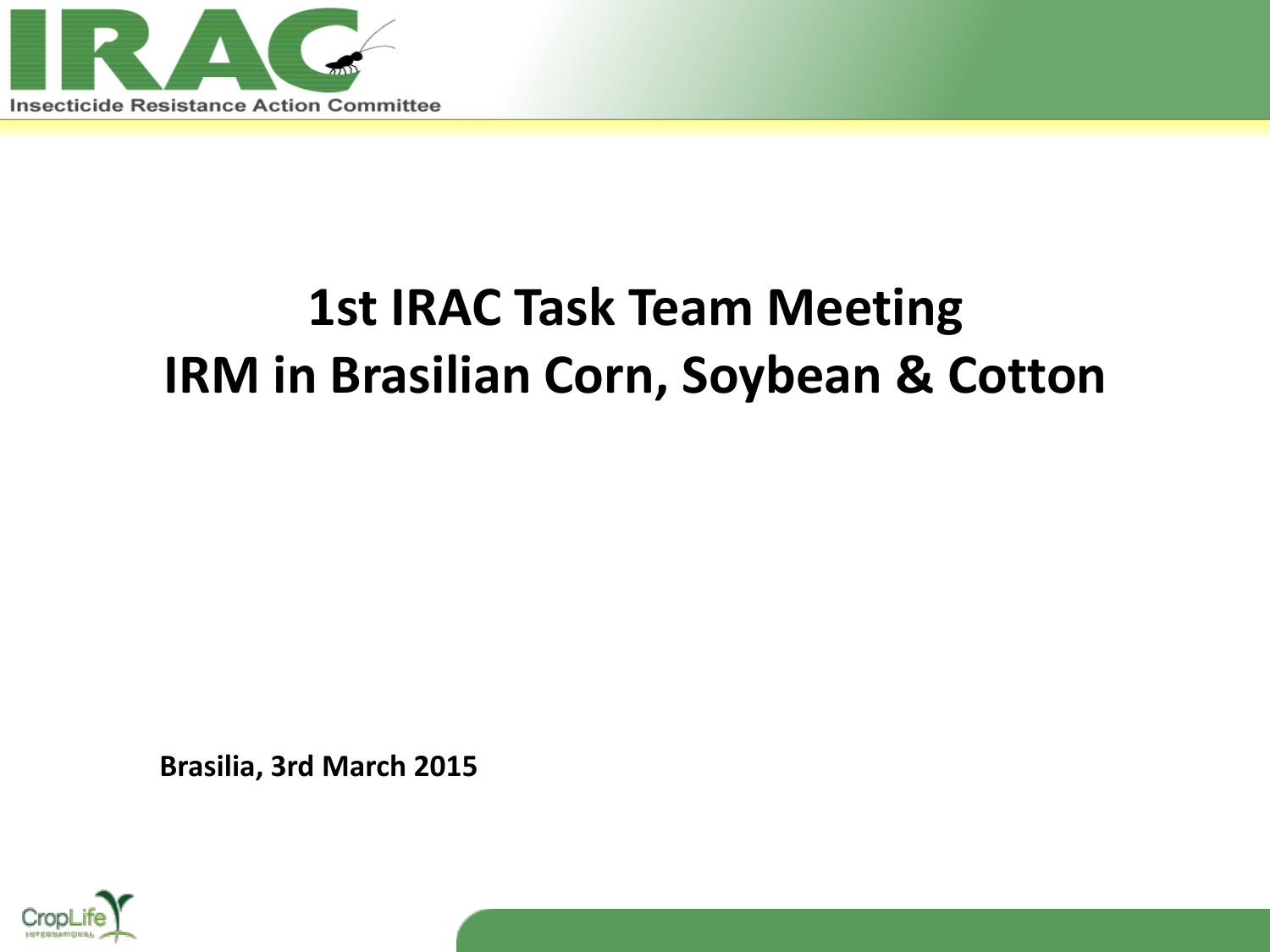

- Welcome
- Anti-trust
- Objectives & Goals
- Agenda
- Thanks
- House keeping

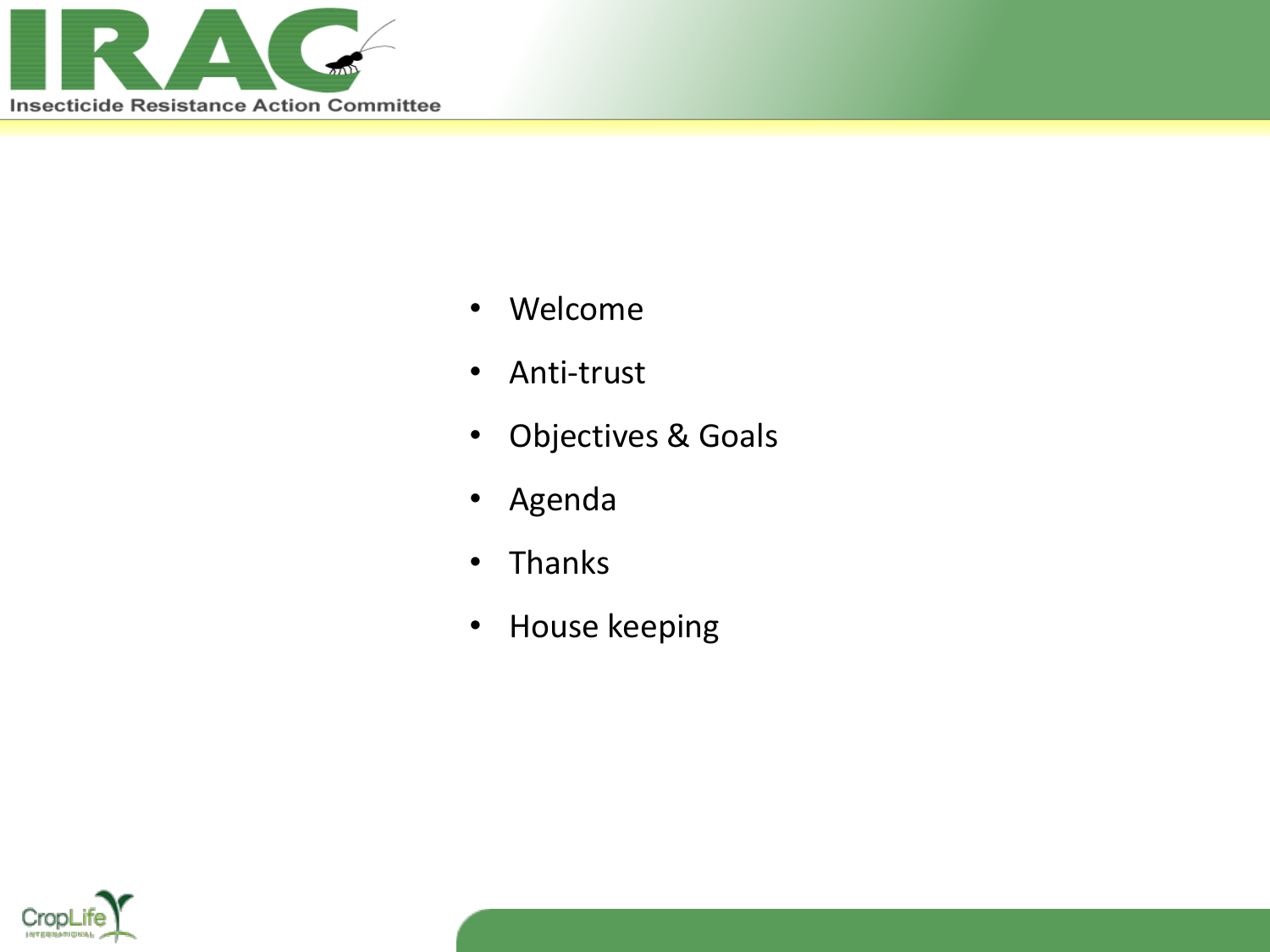

### **Welcome !!**

- 1st Task Team meeting
- Idea of IRAC task teams was first discussed in 2014 by IRAC International members.
	- Address key insecticide resistance issues globally.
	- Bring together key experts from: IRAC International, IRAC regional group & agronomy experts.
	- A temporary 'task team' to adress a specific need.
- The importance of Brasilian agriculture and potential risks of insecticide resistance development in the soybean-cotton-corn cropping systems = number one priority.
- This is a unique gathering of experts, with the oppertunity to work together to both protect the crops and to improve the sustainability of the available crop protection products for the longer term benefit of Brasilian agriculture.

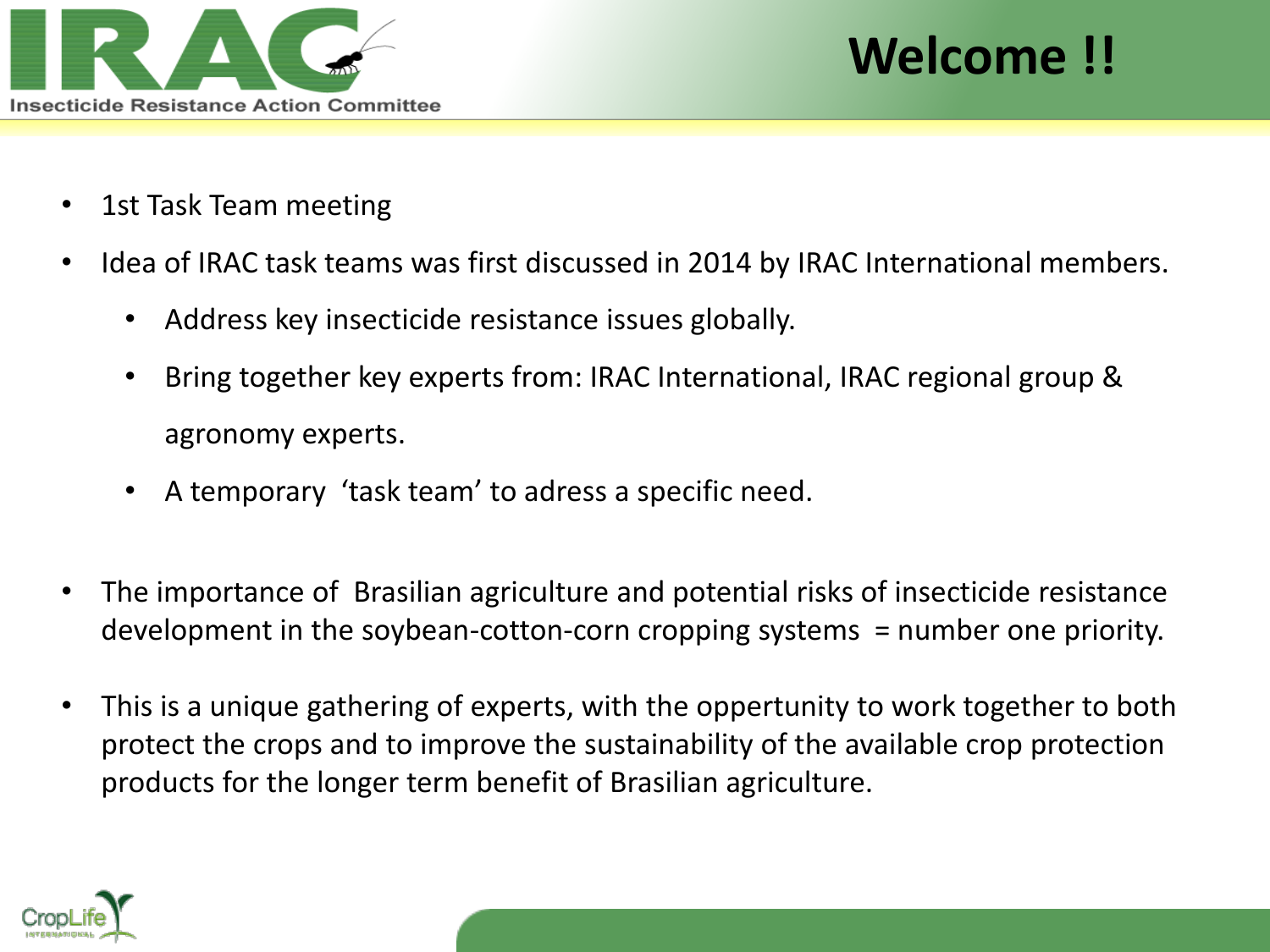

- All IRAC meetings are held under anti-trust rules and regulations.
- Regulations are developed under guidence from Croplife International
- All discussions should be technical discussions and NOT commerical.
- Do not talk about individual products (active ingredient or mode of action only)
- Do not talk about prices, marketing strategies,etc.
- If you have any concerns please stop the conversation and consult with IRAC Brazil or IRAC International colleagues.
- A copy of the anti-trust guidelines can be provided to those requiring a copy.

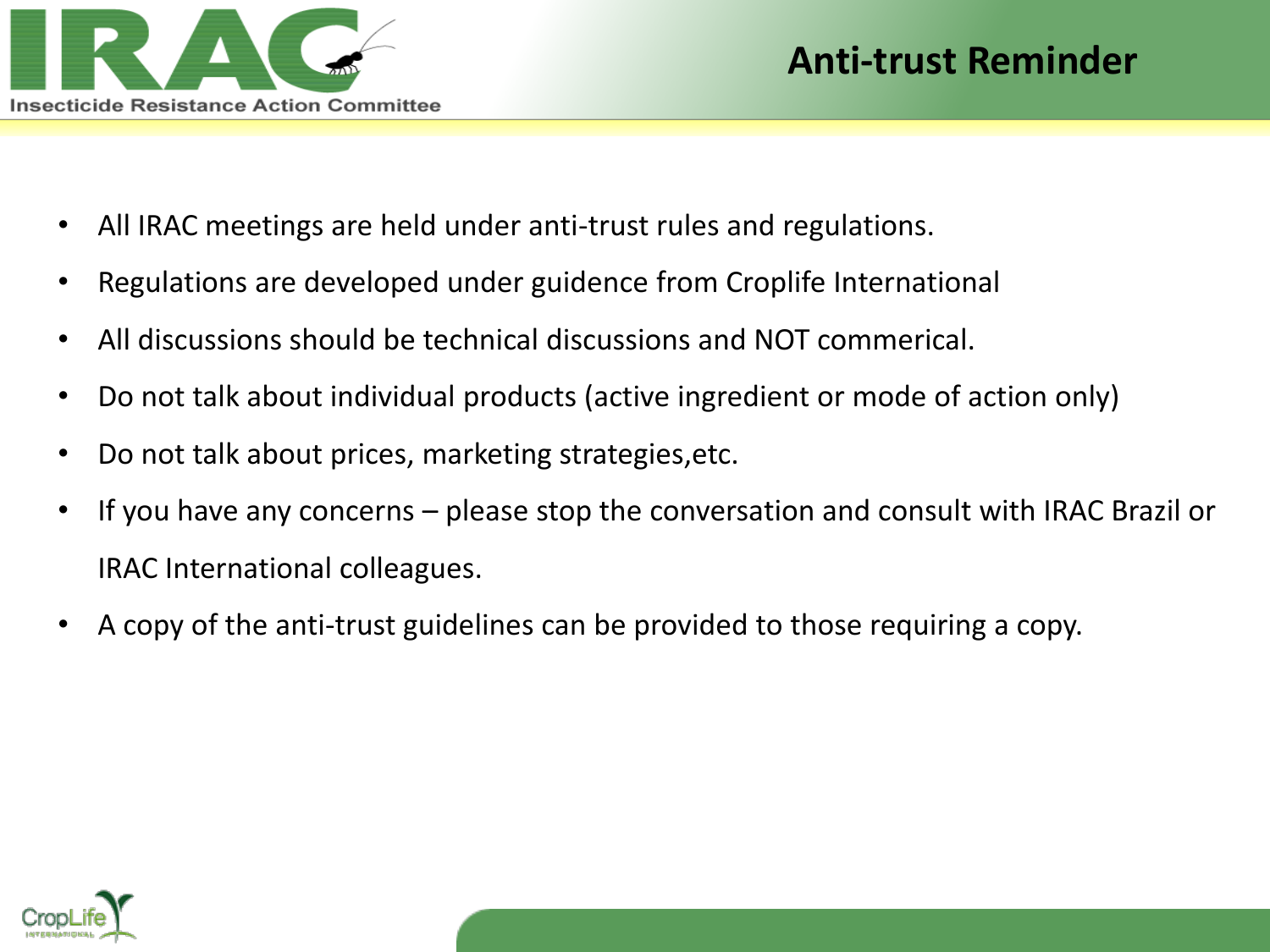# **Antitrust Law Reminder**

**for all CropLife International meetings**

"IRAC Committees and IRAC Members should be aware that while some activities among competitors are both legal and beneficial to the industry, group activities of competitors are inherently suspect under the antitrust laws.

Agreements or combinations between or among competitors need not be formal to raise questions under antitrust laws, but may include any kind of understanding, formal or informal, secretive or public, under which each of the participants can reasonably expect that another will follow a particular course of action.

All IRAC Members have a responsibility to see that topics, which may give an appearance of an agreement that would violate the antitrust laws, are not discussed during meetings, conference calls or in any other forum.

It is the responsibility of each member in the first instance to avoid raising improper subjects for discussion and the purpose of the Antitrust Guidelines is to assure that participants are aware of this obligation"

….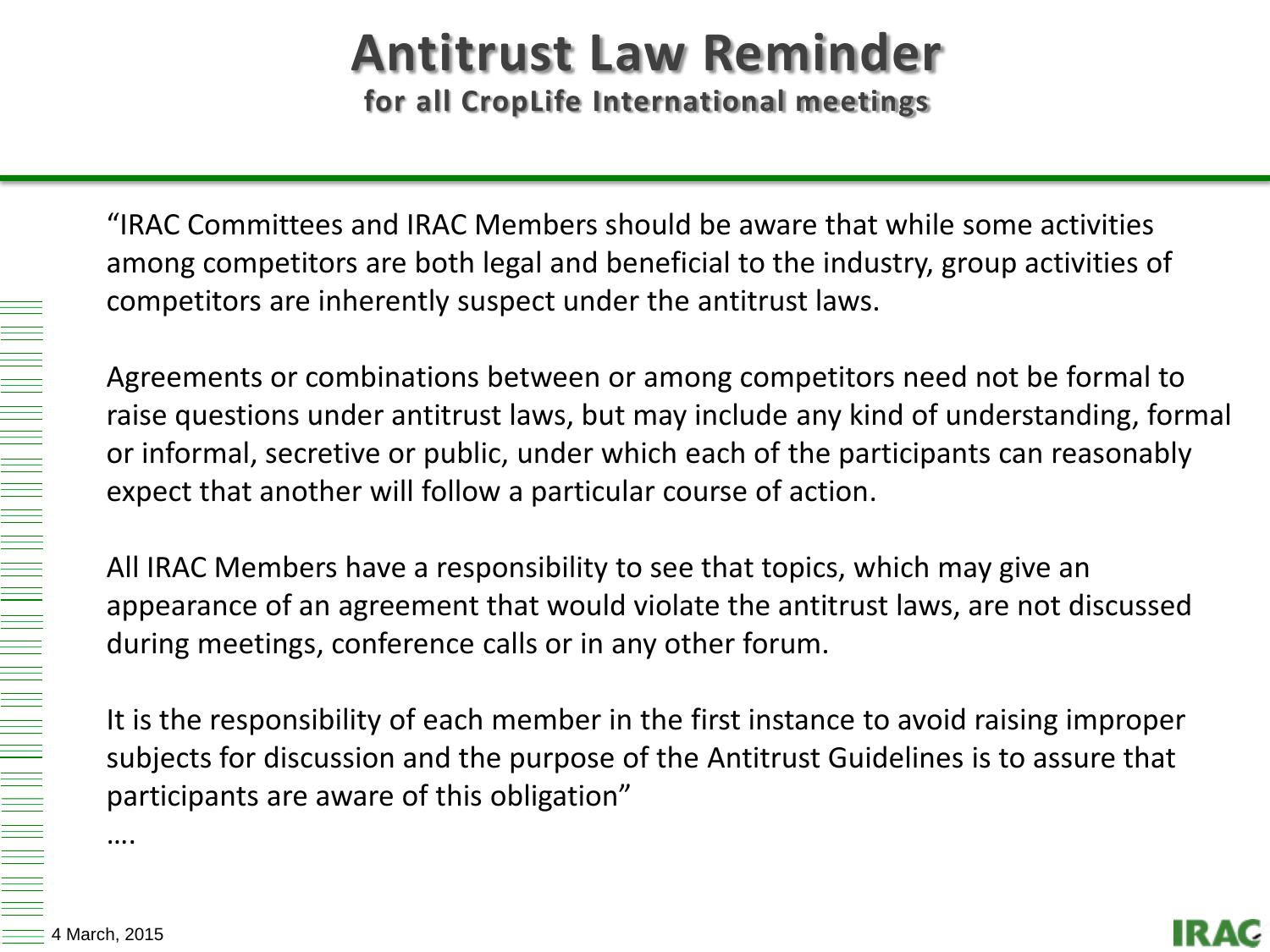#### **Objectives & Goals**

| <b>PURPOSE</b>    | To promote a sustainable and economically viable insect pest management program in<br>the Soybean-Corn-Cotton crop complex in Brazil (Green-bridge cropping) for both<br>transgenic and conventional crop systems.<br>To minimize the risk of the development of insecticide resistance in 'green-bridge' crops,<br>$\bullet$<br>through the use of IRM & IPM.                                                                                                        |
|-------------------|-----------------------------------------------------------------------------------------------------------------------------------------------------------------------------------------------------------------------------------------------------------------------------------------------------------------------------------------------------------------------------------------------------------------------------------------------------------------------|
| <b>OBJECTIVES</b> | To provide agreed cross-industry advice for best practice insect control for economically<br>important pests of cotton-corn-soybean (both transgenic & conventional varieties)<br>Co-ordinated communication of best practice to growers and grower influencers & product<br>$\bullet$<br>supply chain.<br>To gain a better understanding of current grower practices and determine the level of IRM<br>considerations when managing insect pests in the given crops. |
| <b>OUTPUT</b>     | Aligned IRM guidelines for different crop systems (Technology rather than product focused),<br>$\bullet$<br>communicated through multiple channels.<br>Demonstration of benefits of applying IRM strategy (Modelling resistance dev. & value to<br>$\bullet$<br>growers).<br>Educational materials to promote IRM to end-users and application decision makers.<br>$\bullet$                                                                                          |
| <b>OUTCOME</b>    | Retardation of insecticide and insecticidal trait resistance development.<br>$\bullet$<br>Prolonged sustainability of insect control solutions<br>$\bullet$<br>Economic benefits for growers through reduced inputs and added grower convenience.<br>$\bullet$<br>Sustained IRM effort of industry and growers.                                                                                                                                                       |

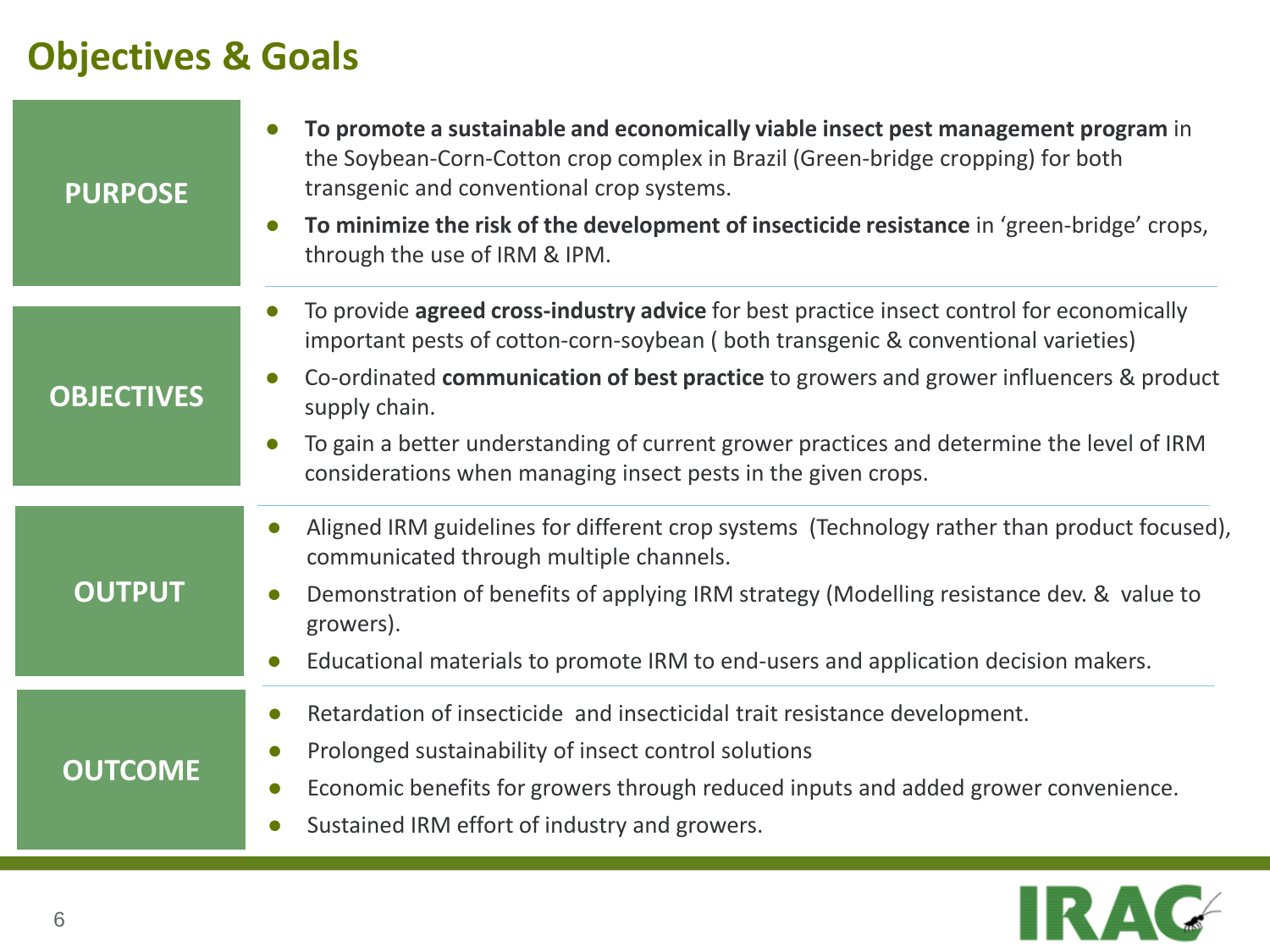

- 2 days is a short time !
- Not expected that we will be able to deliver all of those goals with just this single meeting.
- Aim to acheive as much as possible in the time available.
- But likely that the IRAC International & IRAC Brazil colleagues will have a lot of homework !
- However, it is essential that after this meeting is complete that all attendees continue to be consulted and informed of the outputs.

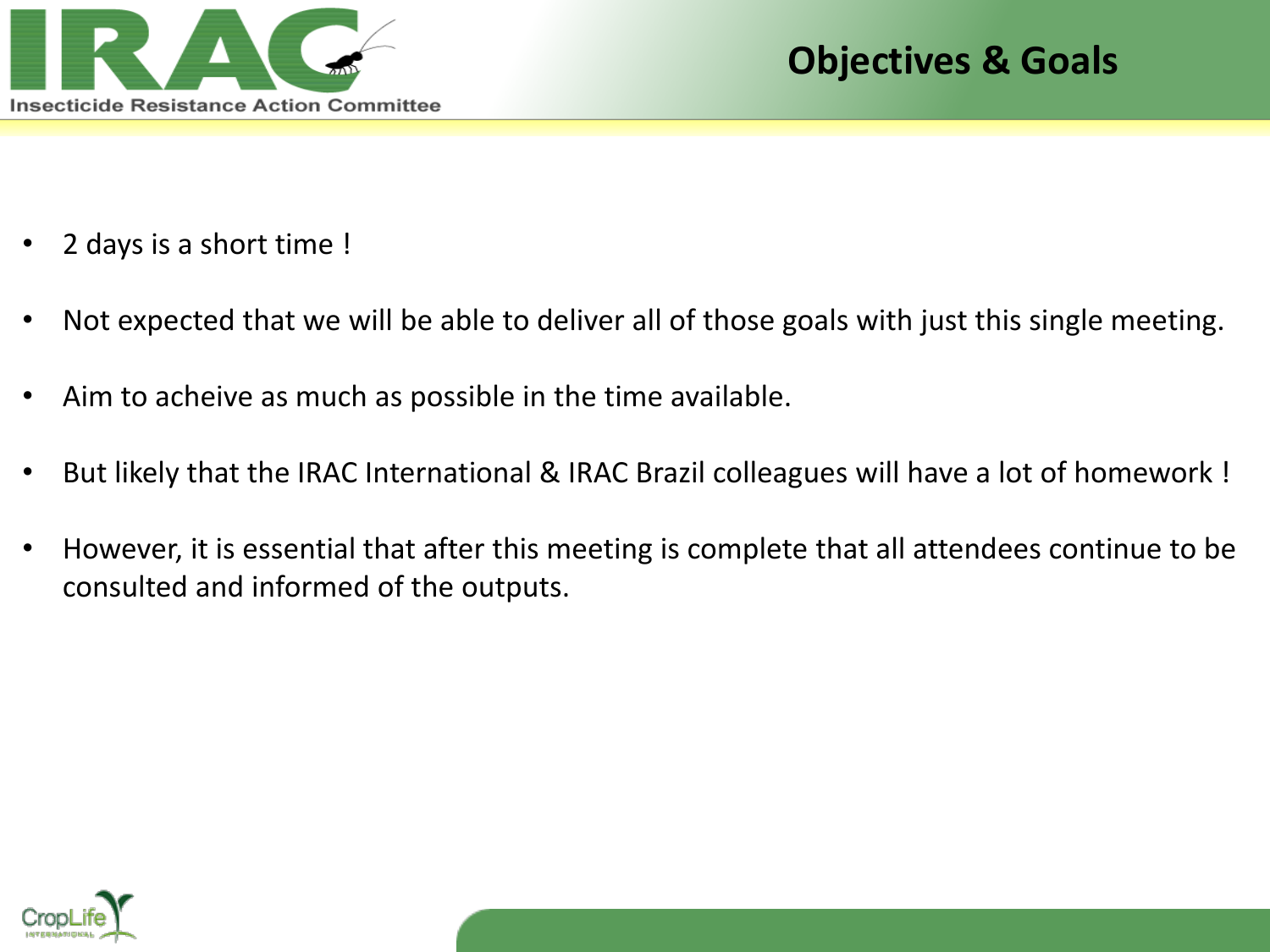

## **AGENDA**

|       |                        | <b>Start Time</b> | <b>End Time</b> | Session                              | <b>Purpose</b>                                                             | Presenter                    | <b>Duration</b>    |  |  |
|-------|------------------------|-------------------|-----------------|--------------------------------------|----------------------------------------------------------------------------|------------------------------|--------------------|--|--|
| Day 1 |                        | 08:00             | 08:10           | Welcome                              | IRAC.                                                                      | Fabio Andrade                | 10                 |  |  |
|       |                        | 08:10             | 08:30           | Introduction                         | Agenda, Admin details, Objectives of meeting.                              | R.Slater                     | 20                 |  |  |
|       | Tuesday<br>3rd March   |                   |                 |                                      | Agricultural practice & Grower behaviour of Corn-Cotton-Soybean growers in |                              |                    |  |  |
|       |                        | 08:30             | 09:30           | Presentation 1                       | different regions of Brazil & LATAM                                        | Dirceu Gassen                | 45 (+15 questions) |  |  |
|       |                        | 09:30             | 09:50           |                                      | <b>BREAK</b>                                                               |                              | 20                 |  |  |
|       |                        | 09:50             | 11:00           | Presentation 2                       | Corn-Cotton-Soybean - Pests & Resistance situation                         | Celso Omoto                  | $55+15$            |  |  |
|       |                        | 11:00             | 11:45           | Presentation 3                       | GTMR - Introduction, objectives and status                                 | <b>GTMR</b> representative   | $30 + 15$          |  |  |
|       |                        | 11:45             | 12:00           | Close                                | Closing remaks and next steps                                              | R.Slater / Fabio Andrade     | 15                 |  |  |
|       |                        | 12:00             | 13:00           | <b>LUNCH</b>                         |                                                                            |                              |                    |  |  |
|       |                        | 13:00             | 14:00           | Presentation 4                       | Corn-Cotton-Soybean - Insect Managment in BA                               | Celito Breda/Milton Ide      | 60                 |  |  |
|       |                        | 14:00             | 15:00           | Presentation 5                       | Corn-Cotton-Soybean - Insect Managment in MT                               | Lucia Vivan                  | 60                 |  |  |
|       |                        | 15:00             | 15:20           |                                      | <b>BREAK</b>                                                               |                              | 20                 |  |  |
|       |                        | 15:20             | 16:20           | Presentation 6                       | Corn-Cotton-Soybean - Insect Management in MS/GO                           | Germison Tomquelski          | 30                 |  |  |
|       |                        |                   |                 |                                      | Corn-Cotton-Soybean - Insect Management in Southern Region (RS/PR/SC and   |                              |                    |  |  |
|       |                        | 16:20             | 17:20           | Presentation 7                       | SP)                                                                        | Jerson Guedes/Geraldo Papa   | 60                 |  |  |
|       |                        | 17:20             | 18:00           | Close                                | Closing remaks and next steps                                              | R.Slater / Fabio Andrade     | 40                 |  |  |
|       |                        | 19:30             | 22:00           | <b>GROUP DINNER</b>                  |                                                                            |                              |                    |  |  |
|       |                        | <b>Start Time</b> | <b>End Time</b> | <b>Session</b>                       | Purpose                                                                    | Presenter                    | <b>Duration</b>    |  |  |
|       | Wednesday<br>4th March | 08:00             | 08:10           | Interactive Intro                    | Introduce interactive session & agenda                                     | R.Slater                     | 10                 |  |  |
|       |                        | 08:10             | 09:30           | Presentation 8                       | Presentation of Draft IRM recommendations from IRAC                        | C.Pilcher/R.Slater/T.Dennehy | 80                 |  |  |
|       |                        |                   |                 |                                      | Group sessions (IRM recommendation development):                           |                              |                    |  |  |
|       |                        | 09:30             | 10:30           | Group session 1                      | 4 groups - Corn-Cotton-Soybean-Multi Crop                                  | 4 Groups                     | 60                 |  |  |
|       |                        | 10:30             | 10:50           |                                      | <b>BREAK</b>                                                               |                              | 20                 |  |  |
|       |                        |                   |                 |                                      | Continuation - Group sessions (IRM recommendation development):            |                              |                    |  |  |
| Day 2 |                        | 10:50             | 12:30           | Group session 1                      | 4 groups - Corn-Cotton-Soybean-Multi Crop                                  | 4 Groups                     | 100                |  |  |
|       |                        | 12:30             | 13:30           |                                      | <b>LUNCH</b>                                                               |                              | 60                 |  |  |
|       |                        | 13:30             | 15:30           | Group Feedback                       | Group Feedback (30 min each)                                               | Group leads                  | 120                |  |  |
|       |                        | 15:30             | 15:50           |                                      | <b>BREAK</b>                                                               |                              | 20                 |  |  |
|       |                        | 15:50             | 17:30           | Team Work                            | Open discussion & IRM recommendation development                           | tbc                          | 100                |  |  |
|       |                        | 17:30             | 18:00           | Close                                | Closing remaks and next steps                                              | tbc                          | 45 (+15 questions) |  |  |
|       |                        | 18:00             | 19:00           |                                      | <b>CLOSING APERO</b>                                                       |                              |                    |  |  |
| Day 3 | Thursday<br>5th March  |                   |                 | IRAC Brazil/IRAC Biotech WG meetings |                                                                            |                              |                    |  |  |

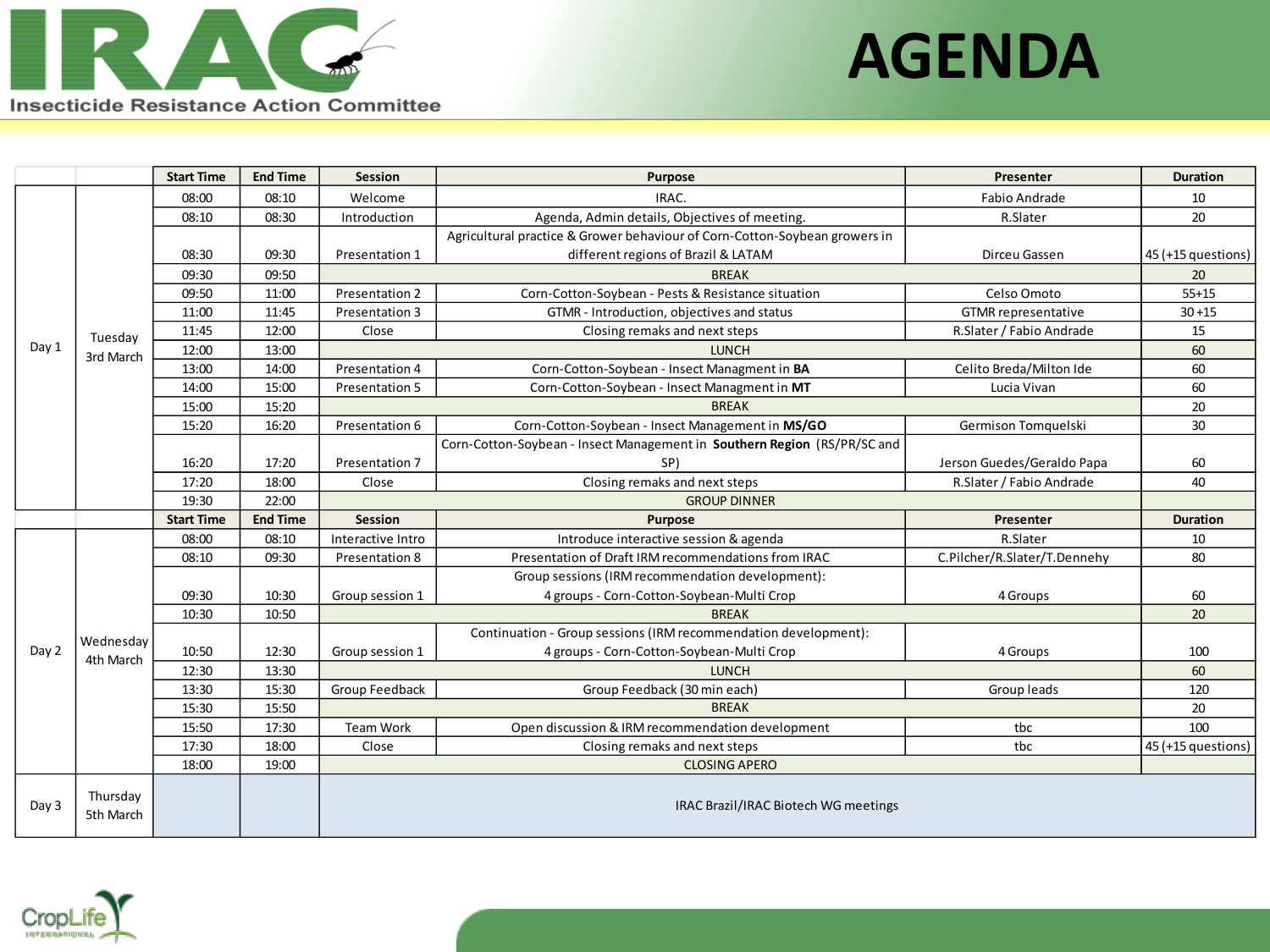

#### **THANK YOU**

- I would like to thank all of you that were involved in organising this meeting.
- Especially...
	- Renan Ramos and the team from Four Stations
	- Alan Porter (IRAC International Coordinator).
	- Fábio M. de Andrade Silva, Luis Pavan & Nestor Silva
	- And of course....the speakers
- Please rememeber that this is your meeting !
- Please use this time to voice your opinions, ideas and concerns.
- We are not going to please everybody completely, but our ultimate aim is to provide good, technically based resistance management advice.